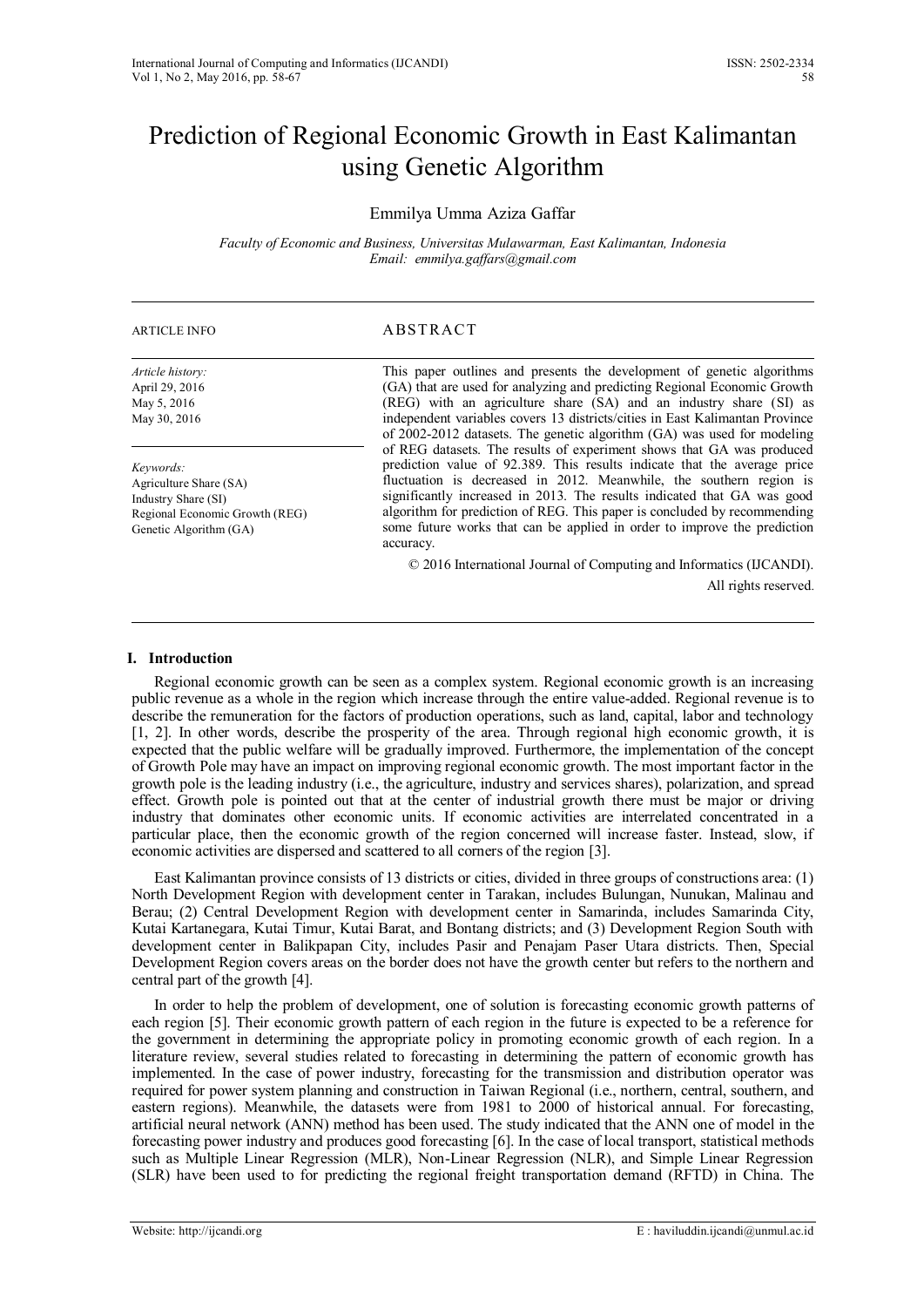results showed that RFTDP models based NLR has produced a good predictor than the method MLR and SLR [\[7\]](#page-8-6).

In some cases forecasting statistical methods have given good results. However, the researchers sought to improve forecasting results. For forecasting, machine learning methods (i.e., neural network, fuzzy, genetic algorithm, etc.) are alternatives methods because in some cases the machine learning has shown better forecasting results than statistical methods [\[2,](#page-8-1) [5,](#page-8-4) [8\]](#page-8-7). Machine learning is used for forecasting the cargo port as an economic indicator of Guangdong province in China. The results showed that machine learning (i.e., genetic algorithm-GA, and backpropagation neural network-BPNN) has been successfully implemented in order to overcome the shortage of statistical methods [\[9,](#page-8-8) [10\]](#page-8-9).

In this paper, the economic growth in East Kalimantan would be predicted using machine learning methods. This prediction will utilize the leading factor (i.e., agriculture and industry) as variables that directly influences in order to the growth of regional economies. The remainder of this paper is structured as follows. Section 2 methodology related to forecast model. In Section 3, genetic algorithm is applied to predict regional economic datasets with the technique performance discussed. Finally, conclusions and recommendations for future work are provided in Section 4.

#### **II. Methodology**

#### *A. The Principle of Genetic Algorithm*

The basic concept of GA is found at the University of Michigan, United States of America by John Holland in 1975. Then after it was popularized by David Goldberg in the 1980s. The approach taken by this algorithm is to randomly combine a wide selection of the best solutions in a set to get the next generation of the best solution based on a condition that maximizes compatibility called fitness. Then, this generation will represent improvements on the initial population [\[11-13\]](#page-8-10).

In general, using GA in the early stages is to represent the problem-solutions into the chromosome. This chromosome is a solution that shaped symbol. Initial population, are randomly generated. Meanwhile, the next population is the result of the evolution of chromosomes through iterations called generations. In each generation, the chromosomes will go through an evaluation process using a measure called the fitness function. Where, the fitness value of a chromosome will show the quality of the chromosomes in the population. The next stages is offspring, the next generation is known as the children called an offspring. Where, formed from the combination of two chromosomes present generation that acts as the parent by using the crossing operator called a crossover. In addition to crossing operator's crossover, a chromosome can also be modified by using mutation operators. Furthermore, in principle, GA is how to change the values of the genes in each individual in each generation to produce the most optimal solution [\[14-17\]](#page-9-0). In this study, types of reproduction is used includes crossover, mutation of genes (i.e., parents and children), and elitism with selfdivide.

#### *B. The Genetic Algorithm Cycle*

In general, the implementation of the GA will go through a simple cycle consisting of four stages that include (1) initialization of population, (2) evaluation of chromosomes using fitness function value, (3) selection process, and (4) reproduction operations. The GA cycle briefly describe.

Regional economic growth data can be categorized as a data time series with seasonal patterns and nonstationary. Meanwhile, the independent variable in the form of agricultural and industrial shares. The equation time series model for regional economic growth can be expressed in Eq. 1.

| Year | Tarakan | <b>Berau</b> | Malinau | <b>Bulungan</b> |        | Nunukan Samarinda | <b>Bontang</b> | Kutai<br>Barat | Kutai<br>Kartanegara | Kutai<br>Timur | <b>Balikpapan</b> | Paser  | Penajam<br><b>Paser Utara</b> | East Kal. |
|------|---------|--------------|---------|-----------------|--------|-------------------|----------------|----------------|----------------------|----------------|-------------------|--------|-------------------------------|-----------|
| 2002 | 10.044  | 23.031       | 61 770  | 32.349          | 37.351 | 2.322             | 0.107          | 24.999         | 6.976                | 6.661          | 2.631             | 22.958 | 11.322                        | 242.521   |
| 2003 | 1.319   | 23.329       | 57.935  | 31.667          | 36.867 | 2.208             | 0.113          | 24.611         | 7.510                | 6.386          | 2.852             | 22.365 | 11.617                        | 238.779   |
| 2004 | 1.459   | 23.073       | 53.686  | 31.712          | 33,803 | 2.303             | 0.116          | 22.126         | 7.199                | 5.253          | 2.829             | 18.748 | 11.916                        | 224.223   |
| 2005 | 10.878  | 22.821       | 50.066  | 25.649          | 30.987 | 2.271             | 0.110          | 21.000         | 7.348                | 4.473          | 2.609             | 17.574 | 12.247                        | 208.033   |
| 2006 | 10.309  | 22.507       | 47.168  | 31,933          | 29.930 | 2.242             | 0.107          | 20.574         | 7.306                | 3.916          | 2.599             | 16.851 | 13.773                        | 209.215   |
| 2007 | 10.032  | 21.875       | 44.682  | 28.044          | 28.957 | 2.172             | 0.114          | 19.790         | 7.325                | 3.695          | 2.621             | 15.974 | 14.365                        | 199.646   |
| 2008 | 9.773   | 16.503       | 38.093  | 28.147          | 27.928 | 2.209             | 0.115          | 17.010         | 7.241                | 3.723          | 3.146             | 15.085 | 14.741                        | 183.714   |
| 2009 | 9.873   | 16.198       | 28.035  | 28.052          | 28.405 | 2.211             | 0.117          | 16.096         | 7.145                | 3.804          | 3.049             | 15.060 | 14.104                        | 72.149    |
| 2010 | 9.501   | 15.441       | 24.806  | 28.895          | 27.304 | 2.209             | 0.122          | 27.404         | 465                  | 3.558          | 2.941             | 13.330 | 14.663                        | 177.639   |
| 2011 | 9.449   | 14.603       | 20.731  | 2.917           | 26.302 | .831              | 0.136          | 14.707         | 7.702                | 3.382          | 2.765             | 12.650 | 13.709                        | 130.884   |
| 2012 | 9.312   | 13.922       | 17.237  | 27.272          | 25.249 | .622              | 0.149          | 14.166         | 7.526                | 3.203          | 2.728             | 12.335 | 13.993                        | 148.714   |

Table 1. Agriculture Share (2002 – 2012)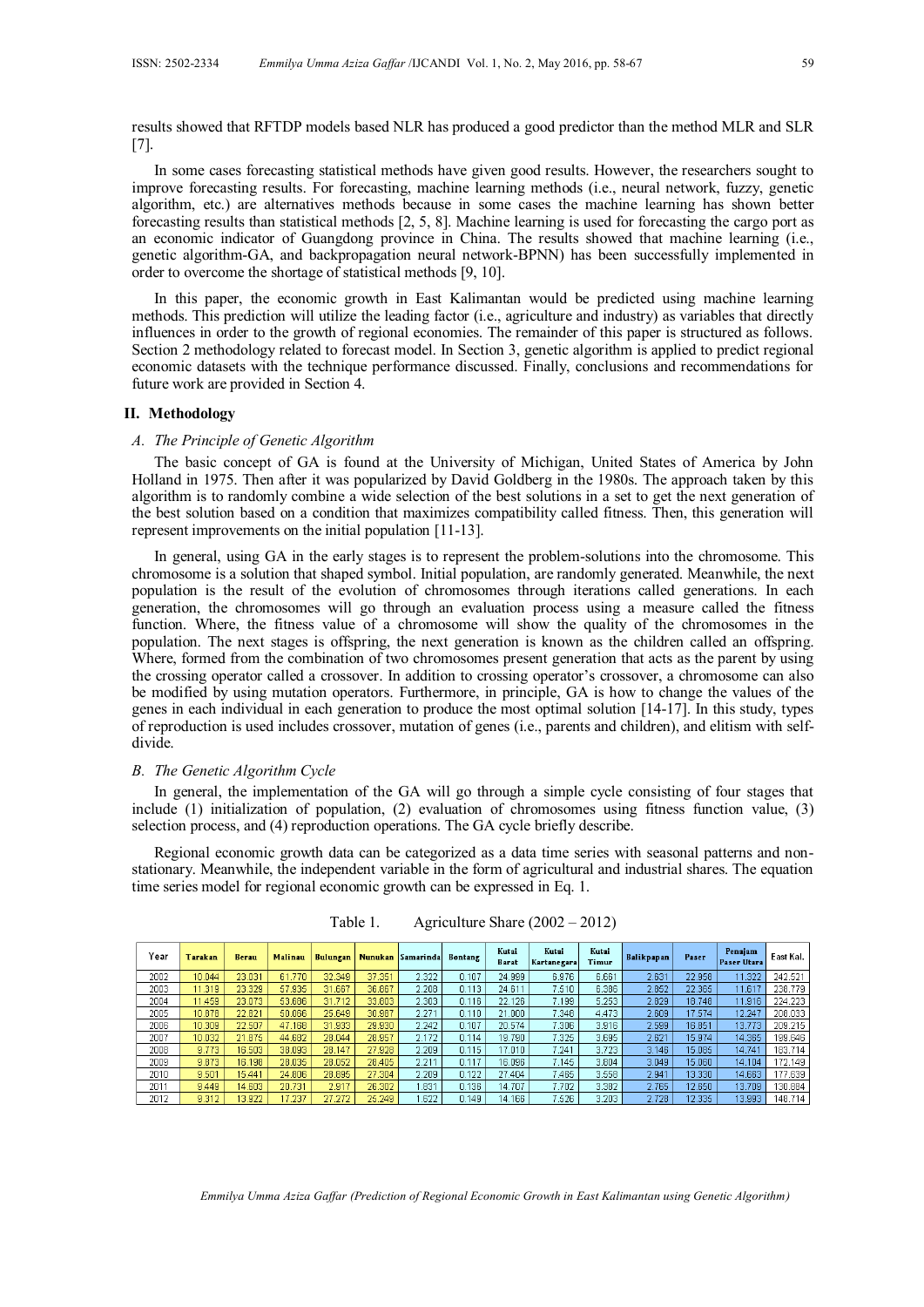| Year  | Tarakan | <b>Berau</b> | Malinau | <b>Bulungan</b> |       | Nunukan Samarinda | <b>Bontang</b> | Kutai<br>Barat | Kutai<br>Kartanegara | Kutai<br>Timur | <b>Balikpapan</b> | Paser | Penajam<br>Paser Utara | East Kal. |
|-------|---------|--------------|---------|-----------------|-------|-------------------|----------------|----------------|----------------------|----------------|-------------------|-------|------------------------|-----------|
| 2002  | 10.673  | 15.218       | 0.062   | 25.753          | 0.035 | 28.591            | 95.666         | 2.086          | .851                 | 0.444          | 50.033            | 2.344 | 19.732                 | 252.488   |
| 2003  | 10.932  | 14.709       | 0.060   | 26.131          | 0.037 | 27.228            | 95.175         | 2.100          | .944                 | 0.499          | 46.233            | 2.336 | 19.121                 | 246.505   |
| 2004) | 11.769  | 14.666       | 0.061   | 27.182          | 0.036 | 25.891            | 94.646         | 2.231          | 2.015                | 0.451          | 46.707            | .936  | 17.318                 | 244.909   |
| 2005  | 11.628  | 14.298       | 0.073   | 28.421          | 0.035 | 24.680            | 94.207         | 2.141          | 2.049                | 0.382          | 44 483            | .853  | 17.974                 | 242.224   |
| 2006  | 11.393  | 13.937       | 0.092   | 14.504          | 0.038 | 23.692            | 93.826         | 2.191          | 2.116                | 0.346          | 41.318            | .766  | 19.121                 | 224.340   |
| 2007  | 11.373  | 13.669       | 0.095   | 11.427          | 0.140 | 23.139            | 93.279         | 2.308          | 2.235                | 0.293          | 37.772            | .667  | 20.187                 | 217.584   |
| 2008  | 11.280  | 10.136       | 0.097   | 12.264          | 0.209 | 21.859            | 93.022         | 2.424          | 2.265                | 0.286          | 38.846            | .653  | 20.672                 | 215.013   |
| 2009  | 11.066  | 9.573        | 0.096   | 8.935           | 0.341 | 21.093            | 92.492         | 2.354          | 2.301                | 0.285          | 34.465            | .640  | 21.109                 | 205.750   |
| 2010) | 10.792  | 8.878        | 0.090   | 4.422           | 0.452 | 21.559            | 91.884         | 2.915          | 2.403                | 0.261          | 32.384            | 478   | 21.118                 | 198.636   |
| 2011  | 10.344  | 8.243        | 0.090   | 0.149           | 0.468 | 19.606            | 90.069         | 2.992          | 2.576                | 0.237          | 31.534            | .420  | 20.098                 | 187.826   |
| 2012  | 10.011  | 7.709        | 0.086   | 0.142           | 0.517 | 19.339            | 89.493         | 2.225          | 2.498                | 0.212          | 27.309            | .403  | 19.969                 | 180.913   |

Table 2. Industry Share (2002 – 2012)

Table 3. Regional Economic Growth (2002 – 2012)

| Year | Tarakan | <b>Berau</b> | Malinau | <b>Bulungan</b> |       | Nunukan Samarinda | <b>Bontang</b> | Kutai<br>Barat | Kutai<br>Kartanegara | Kutai<br>Timur | <b>Balikpapan</b> | Paser   | Penajam<br>Paser Utara | East Kal. |
|------|---------|--------------|---------|-----------------|-------|-------------------|----------------|----------------|----------------------|----------------|-------------------|---------|------------------------|-----------|
| 2002 | 19.189  | 5.000        | 12.663  | 3.588           | 9.389 | 0.400             | 4.061          | 13.495         | 5.682                | 18.304         | 4.498             | 4.834   | 5.339                  | 106.442   |
| 2003 | 4.412   | 4.158        | 6.031   | 0.010           | 5.972 | 9.521             | 3.961          | 10.493         | 0.213                | 3.110          | 2.132             | 5.249   | 4.912                  | 60.174    |
| 2004 | 2.646   | 2.634        | .236    | 0.011           | 9.181 | 9.001             | 0.007          | 5.436          | .962                 | 23.809         | 6.072             | 23.569  | 2.784                  | 88.348    |
| 2005 | 7.631   | 5.108        | 3.630   | 0.012           | 9.559 | 8.046             | 6.500          | 8.235          | 2.672                | 20.585         | 3.214             | 8.927   | 4.163                  | 88.282    |
| 2006 | 7.506   | 5.079        | 3.073   | 0.012           | 298   | 5.495             | 4.681          | 6.108          | 1.041                | 22.391         | 4.619             | '1.936  | .632                   | 74.871    |
| 2007 | 6.912   | 5.701        | 6.314   | 5.885           | 3.766 | 3.107             | 4.810          | 6.453          | 0.117                | 8.075          | 2.079             | 12.9181 | 3.787                  | 69.924    |
| 2008 | 6.832   | 36.581       | 8.033   | 5.637           | 4.400 | 4.819             | 10.361         | 6.834          | 0.333                | 4.419          | 12.374            | 7.101   | 4.992                  | 12.716    |
| 2009 | 4.633   | 5.976        | 8.953   | 4.655           | 3.931 | 4.495             | 2.610          | 6,889          | 2.003                | 0.262          | .703              | 7.738   | 3.507                  | 57.355    |
| 2010 | 7.930   | 8.036        | 14.274  | 5.632           | 5.628 | 6.163             | 6.761          | 6.877          | 0.594                | 9.325          | 5.193             | 17.313  | 275                    | 101.001   |
| 2011 | 7.626   | 7.934        | 1.894   | 6.056           | 6.738 | 13.772            | 9.128          | 6.891          | 0.882                | 11,433         | 7.439             | 10.847  | 11.681                 | 112.321   |
| 2012 | 6.819   | 7.933        | 12.052  | 9.381           | 7.130 | 2.607             | 1.777          | 7.214          | 3.403                | 12.682         | 2.502             | 8.614   | 3.614                  | 91.728    |



Fig. 1. Plot of Agriculture Share Fig. 2. Plot of Industry Share



300 250 200 150 100 50  $\mathbf{0}$ 2002 2003 2004 2005 2006 2007 2008 2009 2010 2011 2012



Fig. 3.Plot of Regional Economic Growth (REG) Fig. 4.Plot of Regional Economic Growth (REG) in Three Regions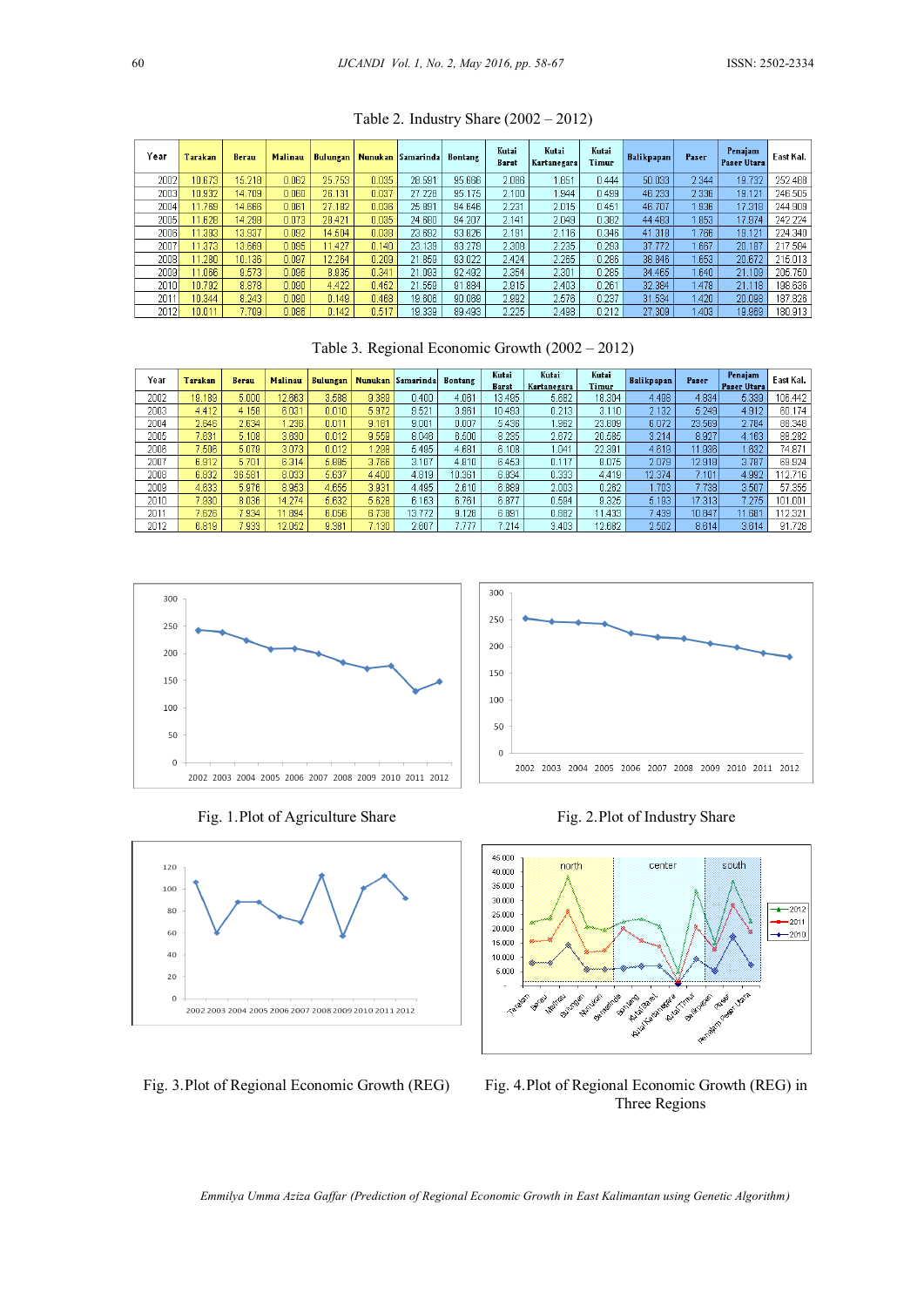$$
y(t) = a x_1(t) + b x_2(t)
$$
 (1)

Where, *y* is regional economic growth;  $x_l$  is agriculture share;  $x_l$  is industry share; *a, b* are coefficients of the equation. Then, MISO-AR (Multiple Input Single Output-Autoregressive with Exogenous Input) is expressed in Eq. 2.

$$
y(t) = -\sum_{i=1}^{n} a_i y(t-i) + \sum_{i=1}^{m} \sum_{j=1}^{n} b_{ij} x_i(t-j) + e(t)
$$
 (2)

Where, *m* is total input variable; *n* is data observation. Meanwhile, GA is used to find  $a_1...a_{3n}$  values with  $e(t) \approx 0$ , Eq. 3.

$$
y(t) = \sum_{i=1}^{n} (a_i y(t-i) + a_{n+i} x_1(t-i) + a_{2n+i} x_2(t-i)) + e(t)
$$
\n(3)

#### *B.1. Initialization of Chromosomes*

Initialization population is required to select a number n of individuals that will be designated as first generation by randomly. In this study, Regional economic growth (REG) data are inclusive of optimization

problem especially in order to determination coefficient  $e(t) \approx 0$  of time series data. In this study, initialization chromosomes of REG is representation of the solution in REG with the initial population more than 2n in order to choose the most excellent fitness values., as shown in Fig. 5.



Fig. 5.Initialization of Chromosomes

#### *Decoding*

In this study, each gene in an individual is a model coefficients that need decoding in order to obtain approximate solutions. Each coefficient multiplied by the corresponding time series data in order to obtain a predicted value by 13.

#### *B.2. Predefine Fitness Function*

Fitness value is a measure of good or not a solution described in one individual. In this study, the value of fitness, Eq. 4.

$$
Fitness = 1/(1 + Fr) \Rightarrow Fr = e(t)
$$
\n(4)

Where,  $Fr$  is objective function; if  $Fr \approx 0$  then Fitness  $\approx 1$ . In this study, prediction error is calculated using, Eq. 5.

$$
e(t) = MSE = \frac{1}{n} \sqrt{\sum_{i=1}^{n} e_i(t)^2} = \frac{1}{n} \sqrt{\sum_{i=1}^{n} (y_i - y_i^*)^2}
$$
(5)

Where, *n* is the number of districts/cities or actual and predictive values to *i* in the districts/cities. The fitness will be calculate by Eq. 6.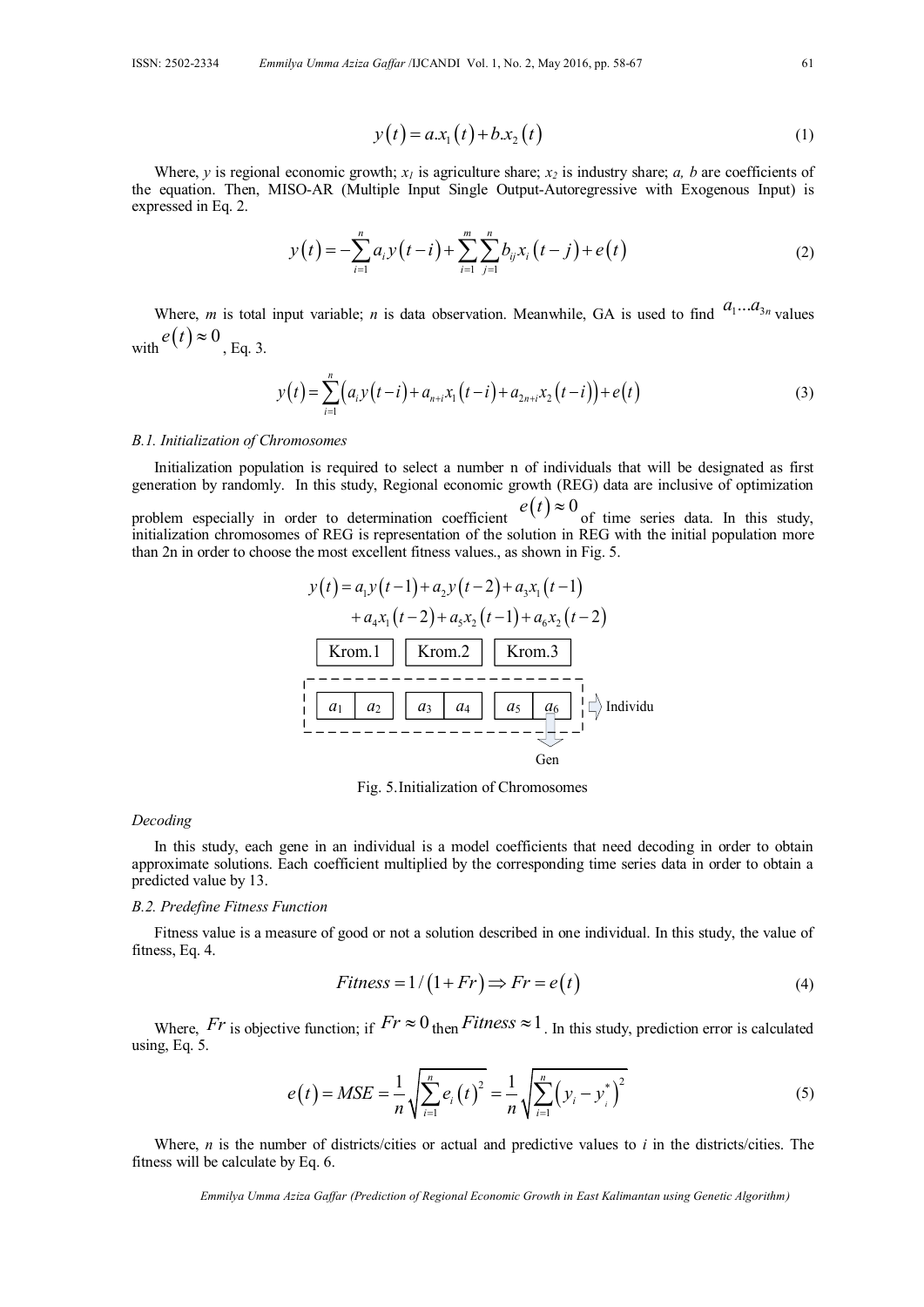$$
Fitness = 1/(1+MSE)
$$
\n(6)

#### *B.3. Selection*

All individuals in each generation are the main candidates. In this study, parent selection is using Roulette Wheel. The purpose of the selection of the parent is to ensure the existence of a superior individual. The process is replacing the parent with fitness worst value will be replaced with elitism.

#### *Elitism*

Elitism is the selection of an individual that have the best Fitness value as superior individuals. Later, in every generation, the best Fitness value will be compared with elitism value. If the elitism value is greater, then it will divide.

#### *B.4. Generate New Population*

New population is the result of the whole process of reproduction coupled with elitism. Every individual in the new population would be individual candidates for new generation through the evaluation of the value of Fitness. Flowchart of GA, as shown in Fig. 7.



Fig. 6.Flowchart of GA

#### *B.5. Training Data*

In this study, economics regional includes regional economic growth, agriculture, and industrial shares for 13 districts/cities in East Kalimantan from 2002-2012 were obtained from Central Bureau of Statistics (BPS) East Kalimantan in 2013. The economics regional data can be seen in Table 1, 2, and 3. Each data variables are identified as: D1, D2, ..., D13. Then, the training data are 2002-2010, and target data is 2011, and test data is 2012. Furthermore, the total number of genes in an individual determined based on data from 2002-2010. is 2012. Furthermore, the total number of genes in an individual determined based on data from 2002<br>That is, each variable or chromosome will have a number of data  $((2012-2002)+1)\times 13=117$ . The total number of genes in an individual is  $117 \times 3 = 351$ . The data scheme illustrated in Fig 7.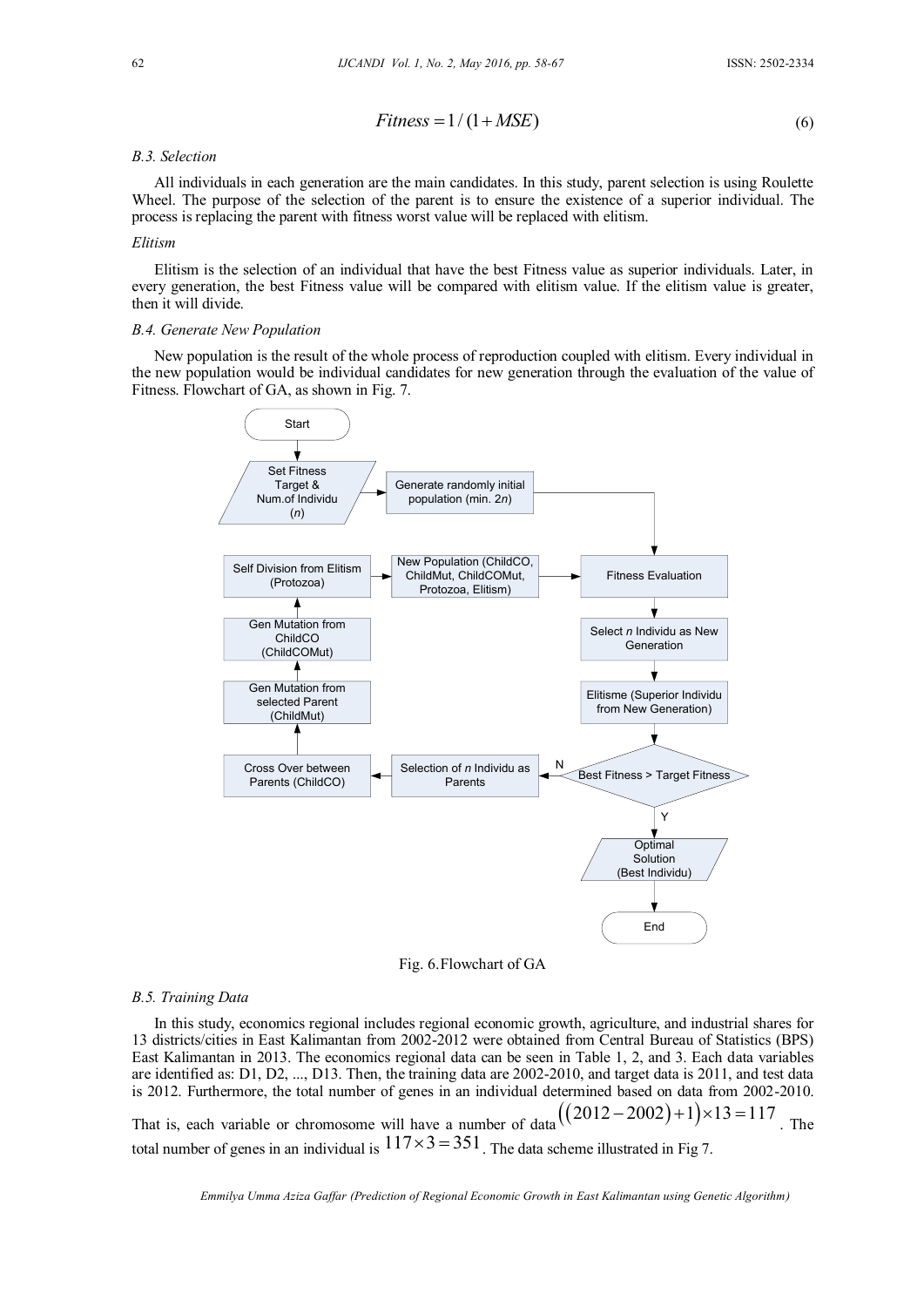

Fig. 7. Training Data Scheme

#### *B.5. Performance Model*

In this experiment, mean absolute error (MAE) was engaged the predicted output with the desired output. The MAE can be expressed, Eq. 7 and 8.

$$
BestFit = (1 - MAE) \times 100\% \tag{7}
$$

$$
MAE = \frac{1}{n} \sum_{i=1}^{n} abs(e_i(t))
$$
\n(8)

#### **III. Results and Discussions**

This section describes the test results of REG data using the GA. The parameters of GA; total population of 20, fitness target of 0.95, and populations of 50 were implemented. The results of training and testing as shown in Fig. 8. Furthermore, MSE was used to measure the degree of accuracy of prediction.



Fig. 8.Plot Training and Testing Results for REG

Based on experiment, the training MSE of 0.0486 and testing MSE 0.0543 has been resulted. The results of prediction in 2002-2012 produced MSE of 0.0616 has been as shown in Fig. 9.

*Emmilya Umma Aziza Gaffar (Prediction of Regional Economic Growth in East Kalimantan using Genetic Algorithm)*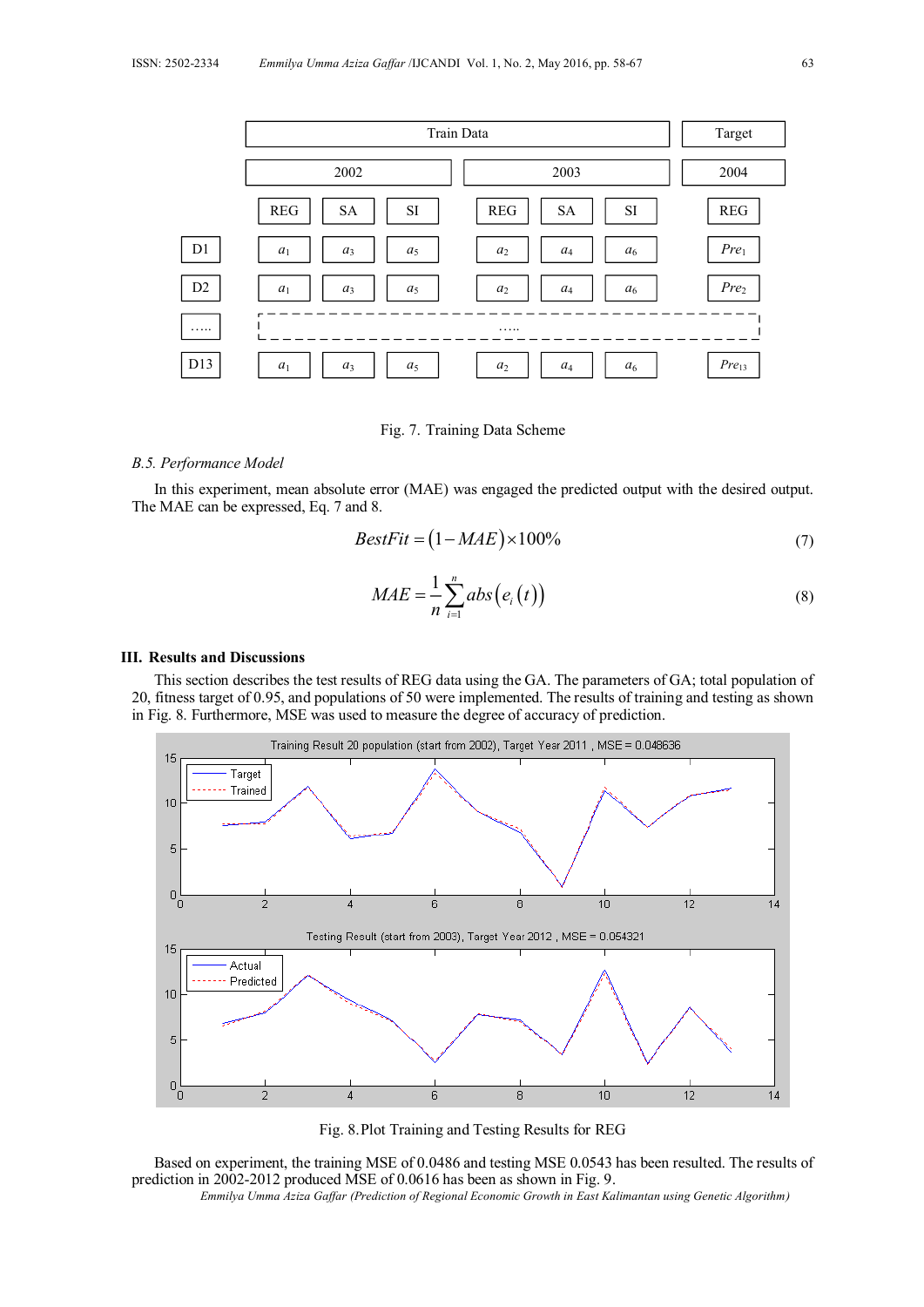

Fig. 9.Plot Prediction Result of REG 2002-2012

The best fitness of REG has been predicted in 2002 – 2012 by using Eq. 7, as shown.<br>  $BestFit = (1 - MAE) \times 100\%$ 

$$
BestFit = (1 - MAE) \times 100\%
$$
  
= (1 - 0.0939) \times 100\%  
= 90.61\%

Based on best fitness calculation shows that the GA has been produced a good model for time series prediction of REG with 92.389 %. The prediction results on 2013 as indicated in Fig. 10.



Fig. 10. Plot of REG Prediction Results 2013

The prediction results in each regions in 2013, Table 4, as follows: for northern regions (Tarakan is 6.527, Berau is 7.255, Malinau is 10.564, Bulungan is 6.749, and Nunukan is 6.597); for central regions (Samarinda is 6.353, Bontang is 9.057, Kutai Barat is 7.889, Kutai Kartanegara is 2.046, and Kutai Timur is 10.233); and for southern regions (Balikpapan is 2.700, Paser is 8.701, and Penajam Paser Utara is 7.718). In this experiment, the average fluctuation of REG was also investigated as shown in Fig. 11.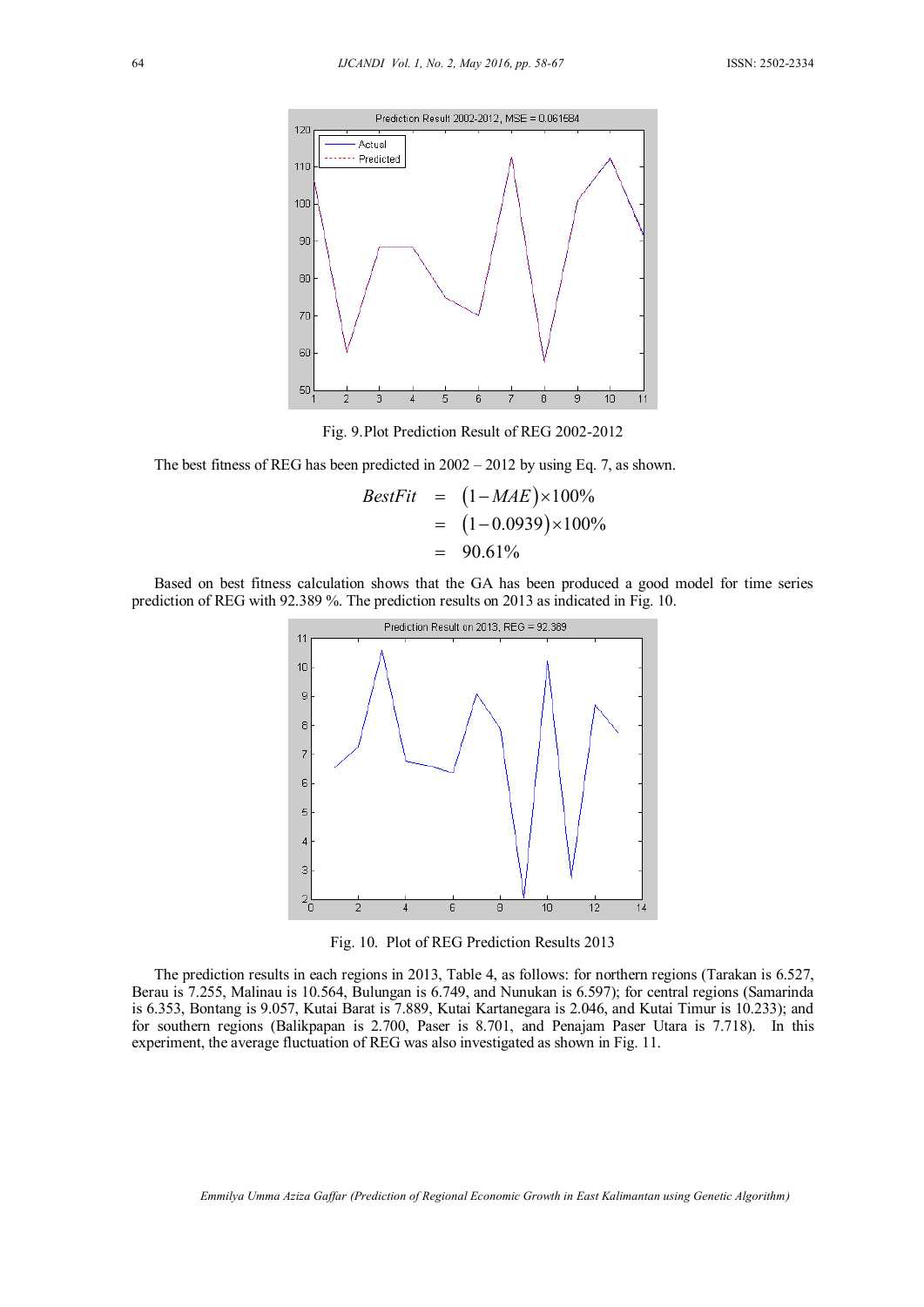| Year | Tarakan | <b>Berau</b> | Malinau | <b>Bulungan</b> |       | Nunukan Samarinda | <b>Bontang</b> | Kutai<br><b>Barat</b> | Kutai<br>Kartanegara | Kutai<br>Timur | <b>Balikpapan</b> | Paser  | Penajam<br>Paser Utara | East Kal. |
|------|---------|--------------|---------|-----------------|-------|-------------------|----------------|-----------------------|----------------------|----------------|-------------------|--------|------------------------|-----------|
| 2002 | 19.189  | 5.000        | 12.663  | 3.588           | 9,389 | 0.400             | 4.061          | 13.495                | 5.682                | 18.304         | 4.498             | 4.834  | 5.339                  | 106.442   |
| 2003 | 4.412   | 4.158        | 6.031   | 0.010           | 5.972 | 9.521             | 3,961          | 10.493                | 0.213                | 3.110          | 2.132             | 5.249  | 4.912                  | 60.174    |
| 2004 | 2.646   | 2.634        | 1.236   | 0.011           | 9.181 | 9.001             | 0.007          | 5.436                 | 1.962                | 23.809         | 6.072             | 23.569 | 2.784                  | 88,348    |
| 2005 | 7.631   | 5.108        | 3.630   | 0.012           | 9.559 | 8.046             | 6,500          | 8.235                 | 2.672                | 20.585         | 3.214             | 8.927  | 4.163                  | 88.282    |
| 2006 | 7.506   | 5.079        | 3.073   | 0.012           | 1.298 | 5.495             | 4.681          | 6.108                 | 1.041                | 22.391         | 4.619             | 11.936 | .632                   | 74.871    |
| 2007 | 6.912   | 5.701        | 6.314   | 5.885           | 3.766 | 3.107             | 4.810          | 6.453                 | 0.117                | 8.075          | 2.079             | 12.918 | 3.787                  | 69.924    |
| 2008 | 6.832   | 36.581       | 8.033   | 5.637           | 4,400 | 4.819             | 10.361         | 6.834                 | 0.333                | 4.419          | 12.374            | 7.101  | 4.992                  | 112.716   |
| 2009 | 4.633   | 5.976        | 8.953   | 4.655           | 3.931 | 4.495             | 2.610          | 6.889                 | 2.003                | 0.262          | .703              | 7.738  | 3.507                  | 57.355    |
| 2010 | 7.930   | 8.036        | 14.274  | 5.632           | 5.628 | 6.163             | 6.761          | 6.877                 | 0.594                | 9.325          | 5.193             | 17.313 | 7.275                  | 101.001   |
| 2011 | 7.626   | 7.934        | 11.894  | 6.056           | 6.738 | 13.772            | 9.128          | 6,891                 | 0.882                | 11.433         | 7.439             | 10.847 | 11.681                 | 112.321   |
| 2012 | 6.819   | 7.933        | 12.052  | 9.381           | 7.130 | 2.607             | '.777          | 7.214                 | 3.403                | 12.682         | 2.502             | 8.614  | 3.614                  | 91.728    |
|      |         |              |         |                 |       |                   |                |                       |                      |                |                   |        |                        |           |
| 2013 | 6.527   | 7.255        | 10.564  | 6.749           | 6.597 | 6.353             | 9.057          | .889                  | 2.046                | 10.233         | 2.700             | 8.701  | 7.718                  | 92.389    |

Table 4. Regional Economic Growth (REG) 2002 – 2013



Fig. 11. Plot of Prediction Fluctuations of REG 2010-2013

Based on Table 4, the average fluctuation REG based group of construction area, have been obtained for the north is 0252, the center is 36 377, and south is 3,661. Then, Central and Northern regions will decline, while the South will rise quite dramatically in 2013, Fig. 12.

Table 5. Average fluctuation of REG based on development area in East Kalimantan

| Year | North    | Center | South    |
|------|----------|--------|----------|
| 2011 | 1.09     | 45.95  | 22.16    |
| 2012 | 10.29    | 41.11  | $-52.00$ |
| 2013 | $-12.14$ | 22.06  | 40.83    |
| mean | $-0.252$ | 36.377 | 3.661    |
| 2011 | 1.09     | 45.95  | 22.16    |
| 2012 | $-0.25$  | 36.38  | 3.68     |
| 2013 | $-12.14$ | 22.06  | 40.83    |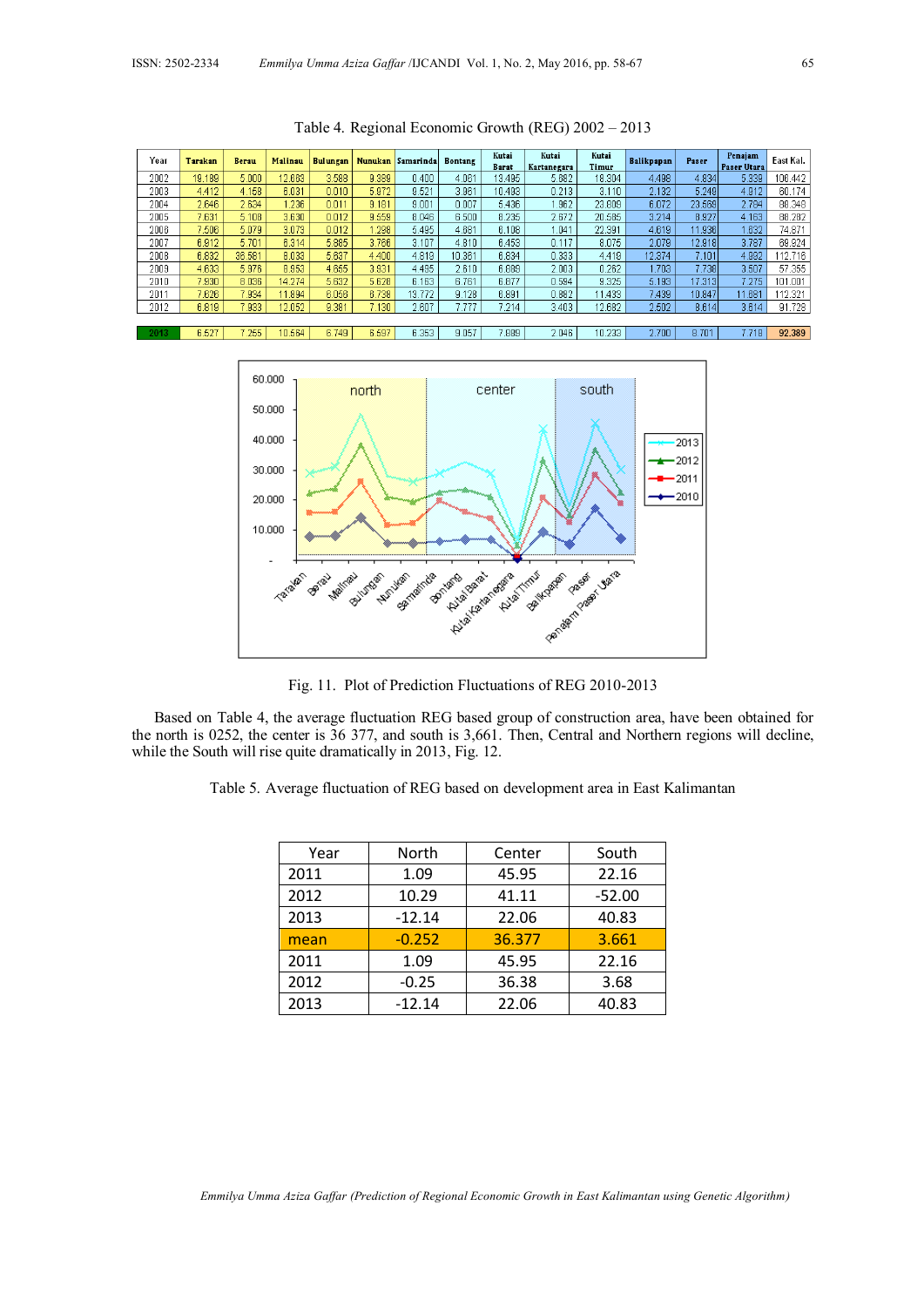

Fig. 12. Plot of Average Fluctuation of REG

#### **IV. Conclussions**

Genetic algorithm (GA) has been able as a forecasting model with time series datasets on Regional economic growth (REG) in 13 districts / cities, East Kalimantan Province. Test performance of GA model that have been trained and tested by using the Best-Fit criteria. The test results show that the performance of GA model of 90.61% can be categorized very well. Therefore, future research is expected to combine with neural network method in order to generate a higher accuracy of MSE and more efficient in the forecasting of Regional economic growth (REG).

#### **References**

- <span id="page-8-0"></span>[1] J. Adams-Kane and J. J. Lim, "Growth Poles and Multipolarity," 2011.
- <span id="page-8-1"></span>[2] L. Deng and B. Wang, "Regional capital flows and economic regimes: Evidence from China," *Economics Letters,* vol. 141 (2016), pp. 80–83, 2016.
- <span id="page-8-2"></span>[3] U. G. Emmilya, "Study for Effect of Growth and Regional Development Against Regional Economic Growth in East Kalimantan Province," Ph.D., Economic, Hasanuddin University – Makassar – South Sulawesi, Makassar, 2014.
- <span id="page-8-3"></span>[4] BPS. (2013). *Kaltim dalam Angka*.
- <span id="page-8-4"></span>[5] L. Feng and J. Zhang, "Application of artificial neural networks in tendency forecasting of economic growth," *Economic Modelling,* vol. 40 (2014), pp. 76–80, 2014.
- <span id="page-8-5"></span>[6] C.-C. Hsu and C.-Y. Chen, "Regional load forecasting in Taiwan––applications of artificial neural networks," *Energy Conversion and Management,* vol. 44 (2003), pp. 1941–1949, 2003.
- <span id="page-8-6"></span>[7] Y. Yang, "Development of the regional freight transportation demand prediction models based on the regression analysis methods," *Neurocomputing,* vol. 158 (2015), pp. 42–47, 2015.
- <span id="page-8-7"></span>[8] Haviluddin, R. Alfred, J. H. Obit, M. H. A. Hijazi, and A. A. A. Ibrahim, "A Performance Comparison of Statistical and Machine Learning Techniques in Learning Time Series Data," *Advanced Science Letters,* pp. 3037-3041, 2015.
- <span id="page-8-8"></span>[9] F. F. Ping and F. X. Fei, "Multivariant forecasting mode of Guangdong province port throughput with genetic algorithms and Back Propagation neural network," in *13th COTA International Conference of Transportation Professionals (CICTP 2013)*, 2013, pp. 1165 – 1174.
- <span id="page-8-9"></span>[10] Haviluddin and R. Alfred, "A Genetic-Based Backpropagation Neural Network for Forecasting in Time-Series Data," in *The 2015 International Conference on Science in Information Technology (ICSITech 2015)*, Yogyakarta, Indonesia, 2015, pp. xxx-xxx.
- <span id="page-8-10"></span>[11] Y. Perwej and A. Perwej, "Prediction of the Bombay Stock Exchange (BSE) Market Returns Using Artificial Neural Network and Genetic Algorithm," *Journal of Intelligent Learning Systems and Applications,* vol. 4, (2012), pp. 108-119, 2012.
- [12] E. J. Gill, E. B. Singh, and E. S. Singh, "Training Back Propagation Neural Networks with Genetic Algorithm for Weather Forecasting," in 8<sup>th</sup> International Symposium on Intelligent Systems and *Informatics*, September 10-11, 2010, Subotica, Serbia, 2010, pp. 465-469.